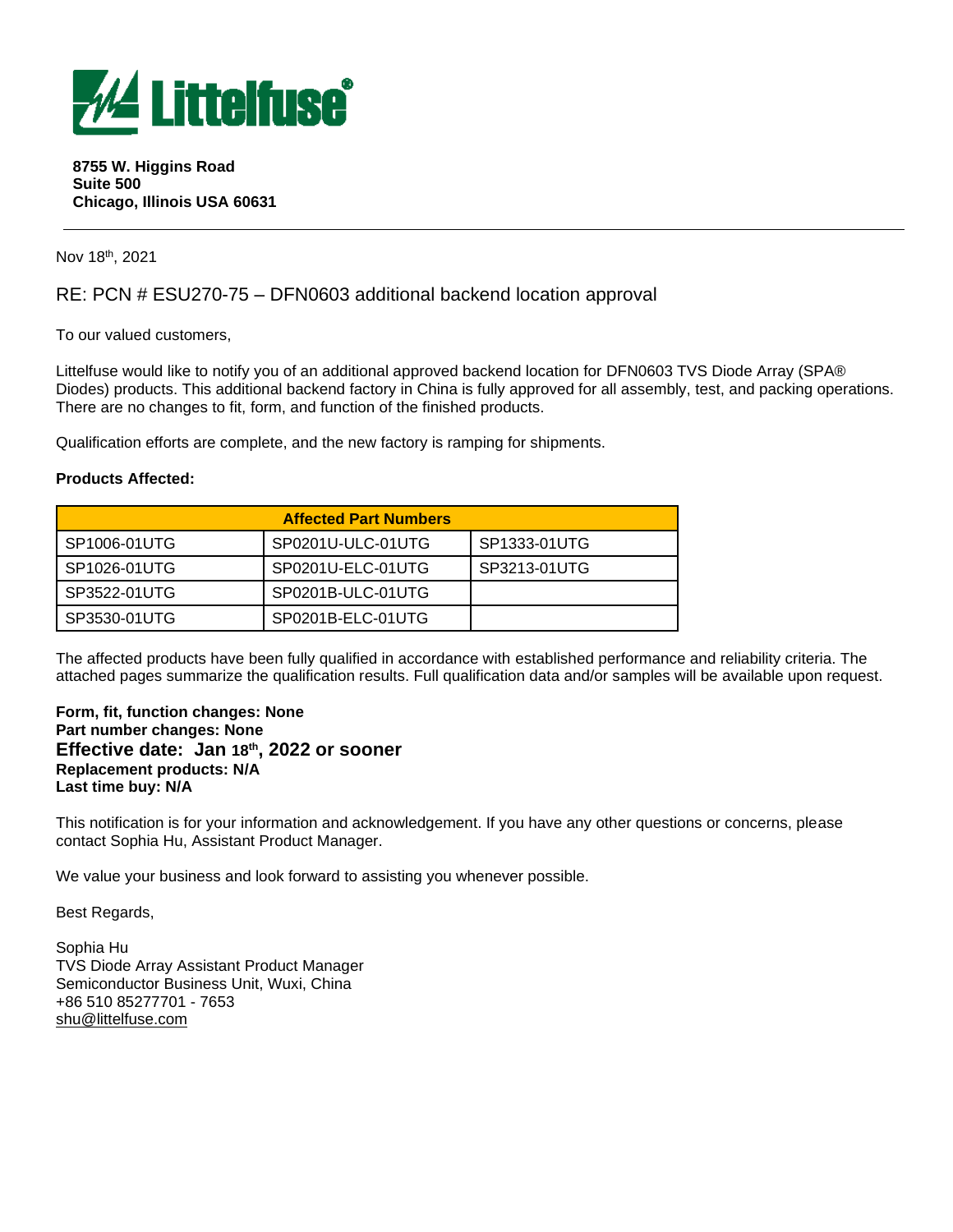| PCN#:                                                                                                                        | <b>Contact Information</b>                                                                                                                         |  |
|------------------------------------------------------------------------------------------------------------------------------|----------------------------------------------------------------------------------------------------------------------------------------------------|--|
| ESU270-75<br>Date:<br>Nov 18th, 2021                                                                                         | Name: Sophia Hu                                                                                                                                    |  |
| Product Identification:                                                                                                      | <b>Title: Assistant Product Manager</b>                                                                                                            |  |
| DFN0603 additional backend location approval                                                                                 | Phone #: +86 13771377277                                                                                                                           |  |
|                                                                                                                              | Fax#: N/A                                                                                                                                          |  |
| Implementation Date for Change:                                                                                              | E-mail: shu@littelfuse.com                                                                                                                         |  |
| Jan 18th, 2022 Or Sooner                                                                                                     |                                                                                                                                                    |  |
| <b>Description of Change:</b><br><b>Category of Change:</b>                                                                  |                                                                                                                                                    |  |
| □ Assembly Process                                                                                                           | Approve additional backend assembly, test, and packing location for                                                                                |  |
| $\Box$ Data Sheet<br>products.                                                                                               | DFN0603. There are no changes to fit, form & function of the finished                                                                              |  |
| Technology<br>ப                                                                                                              |                                                                                                                                                    |  |
| Discontinuance/Obsolescence                                                                                                  |                                                                                                                                                    |  |
| $\Box$ Equipment                                                                                                             |                                                                                                                                                    |  |
| $\boxtimes$ Manufacturing Site<br>$\boxtimes$ Raw Material                                                                   |                                                                                                                                                    |  |
| $\Box$ Testing                                                                                                               |                                                                                                                                                    |  |
| Fabrication Process                                                                                                          |                                                                                                                                                    |  |
| $\Box$ Other: $\Box$                                                                                                         |                                                                                                                                                    |  |
| <b>Important Dates:</b>                                                                                                      |                                                                                                                                                    |  |
|                                                                                                                              |                                                                                                                                                    |  |
| Qualification Samples Available: Upon request<br>$\boxtimes$                                                                 | Last Time Buy:                                                                                                                                     |  |
| $\boxtimes$<br>Final Qualification Data Available: Upon request                                                              |                                                                                                                                                    |  |
| Date of Final Product Shipment:                                                                                              |                                                                                                                                                    |  |
| <b>Method of Distinguishing Changed Product</b>                                                                              |                                                                                                                                                    |  |
| Product Mark, See (8.0) in the succeeding PCN report for details<br>$\boxtimes$                                              |                                                                                                                                                    |  |
| Date Code,                                                                                                                   |                                                                                                                                                    |  |
| Other,                                                                                                                       |                                                                                                                                                    |  |
| Demonstrated or Anticipated Impact on Form, Fit, Function or Reliability:                                                    |                                                                                                                                                    |  |
| N/A                                                                                                                          |                                                                                                                                                    |  |
| LF Qualification Plan/Results:                                                                                               |                                                                                                                                                    |  |
| Yes                                                                                                                          |                                                                                                                                                    |  |
|                                                                                                                              | Customer Acknowledgement of Receipt: Littelfuse requests you acknowledge receipt of this PCN. In your acknowledgement, you can                     |  |
|                                                                                                                              | grant approval or request additional information. Littelfuse will assume the change is acceptable if no acknowledgement is received within 30 days |  |
| of this notice. Lack of any additional response within 90 days of PCN issuance further constitutes acceptance of the change. |                                                                                                                                                    |  |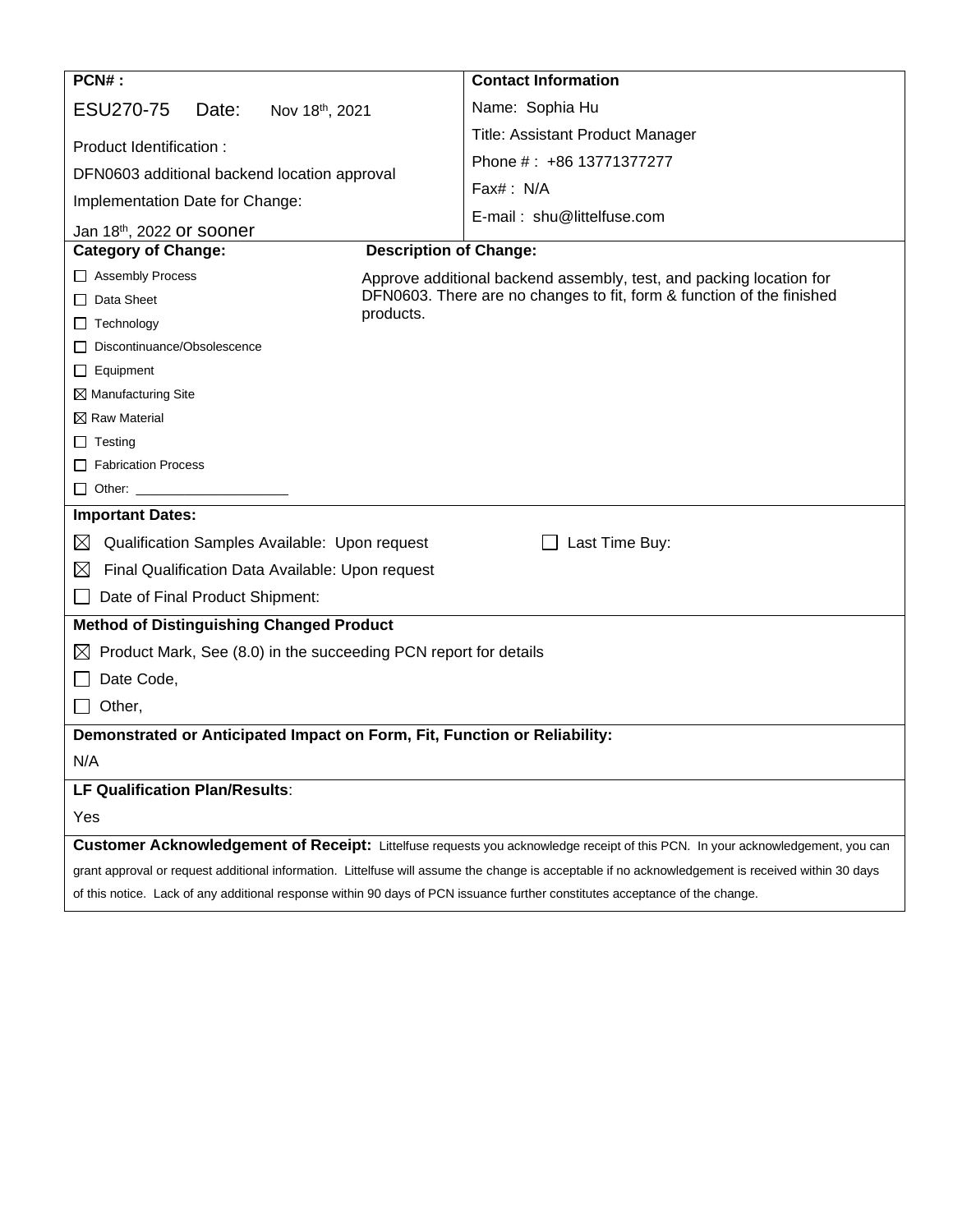

**Prepared By** : Jordan Hsieh-Product Engineering Manager, Raider Chen-Product Engineer, Sophia Hu-Associate Product Manager **Date** : 2021/11/15 **Device** : Please refer to 2.1 table. **Revision** : A

### **1.0 Objective:**

Qualified an additional assembly supplier for DFN0603 products. Summarize the physical items, electrical characteristics, and reliability result in qualification lots.

#### **2.0 Applicable Devices:**

### 2.1 **Product name:**

| <b>Affected Part Numbers</b> |                   |              |  |
|------------------------------|-------------------|--------------|--|
| SP1006-01UTG                 | SP0201U-ULC-01UTG | SP1333-01UTG |  |
| SP1026-01UTG                 | SP0201U-ELC-01UTG | SP3213-01UTG |  |
| SP3522-01UTG                 | SP0201B-ULC-01UTG |              |  |
| SP3530-01UTG                 | SP0201B-ELC-01UTG |              |  |

### **3.0 Assembly, Process & Material Differences/Changes:**

#### **3.1 Assembly Changes**

No change of assemble process.

#### **3.2 Process Changes**

No change of process method.

#### **3.3 Material Change**

| <b>DFN0603</b>       |                |                    |               |
|----------------------|----------------|--------------------|---------------|
| Item                 | Original       | <b>New</b>         | Change or not |
| Lead frame           | EFTECT64       | MAXELL             | Yes           |
| Die Attach Material  | Henkel 8008CSM | Hitachi 84-1LMISR4 | Yes           |
| <b>Wire</b>          | Au             | Au                 | No            |
| <b>Mold Compound</b> | Hitachi GE-300 | Sumitomo EME-G750  | Yes           |
| Plating              | <b>PPF</b>     | EF <sub>2</sub>    | Yes           |

#### **4.0 Packing Method**

No change of packing method.

#### **5.0 Physical Differences/Changes:**

No change of this item.